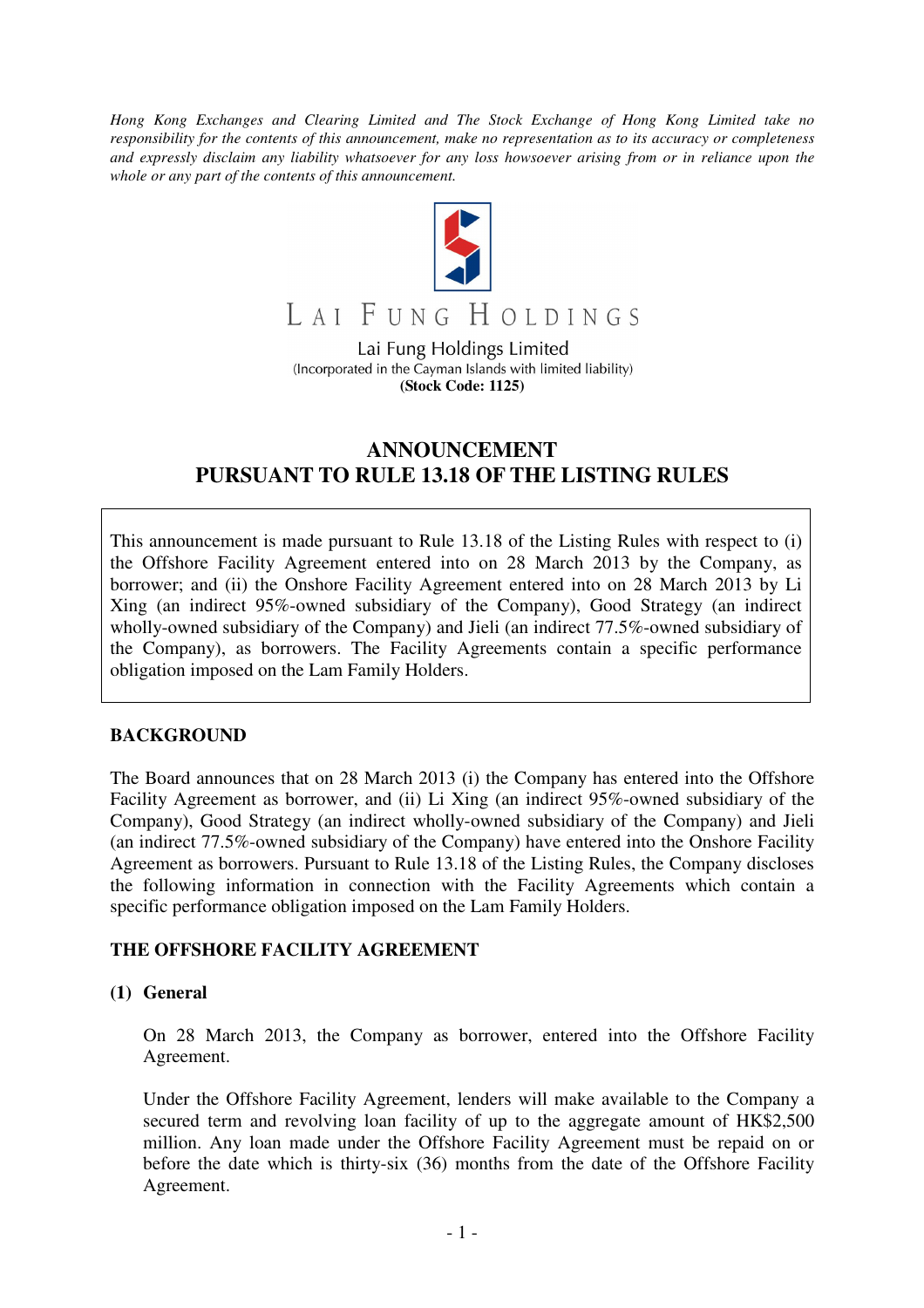## **(2) Specific Performance Obligation**

The Offshore Facility Agreement contains a specific performance obligation imposed on the Lam Family Holders. The Lam Family Holders are required, at all times during the Facility Period, to remain as the single largest shareholder of the Company (directly or indirectly) (the "**Specific Performance Obligation**").

# **(3) Impact of breach of the Specific Performance Obligation under the Offshore Facility Agreement**

Failure to comply with the Specific Performance Obligation under the Offshore Facility Agreement will constitute an event of default under the Offshore Facility Agreement, entitling the lenders of the Offshore Facility to (i) declare the loans drawn down under the Offshore Facility immediately due and payable together with all accrued interest thereon; (ii) prevent further utilisation of the Offshore Facility and cancel the outstanding commitments under the Offshore Facility; and (iii) enforce the security created under the security documents securing the Company's obligations under the Offshore Facility Agreement.

### **THE ONSHORE FACILITY AGREEMENT**

#### **(1) General**

On 28 March 2013, Li Xing, Good Strategy and Jieli as borrowers, entered into the Onshore Facility Agreement.

Under the Onshore Facility Agreement, lenders will make available to Li Xing, Good Strategy and Jieli a secured term loan facility of up to the aggregate amount of approximately HK\$1,050 million equivalent. Any loan made under the Onshore Facility Agreement must be repaid on or before the date which is thirty-six (36) months from the date of the Onshore Facility Agreement.

#### **(2) Specific Performance Obligation**

The Onshore Facility Agreement also contains the Specific Performance Obligation.

### **(3) Impact of breach of the Specific Performance Obligation under the Onshore Facility Agreement**

Failure to comply with the Specific Performance Obligation under the Onshore Facility Agreement will constitute an event of default under the Onshore Facility Agreement, entitling the lenders of the Onshore Facility to (i) declare the loans drawn down under the Onshore Facility immediately due and payable together with all accrued interest thereon; (ii) prevent further utilisation of the Onshore Facility and cancel the outstanding commitments under the Onshore Facility; and (iii) enforce the security created under the security documents securing the obligations of Li Xing, Good Strategy and Jieli under the Onshore Facility Agreement.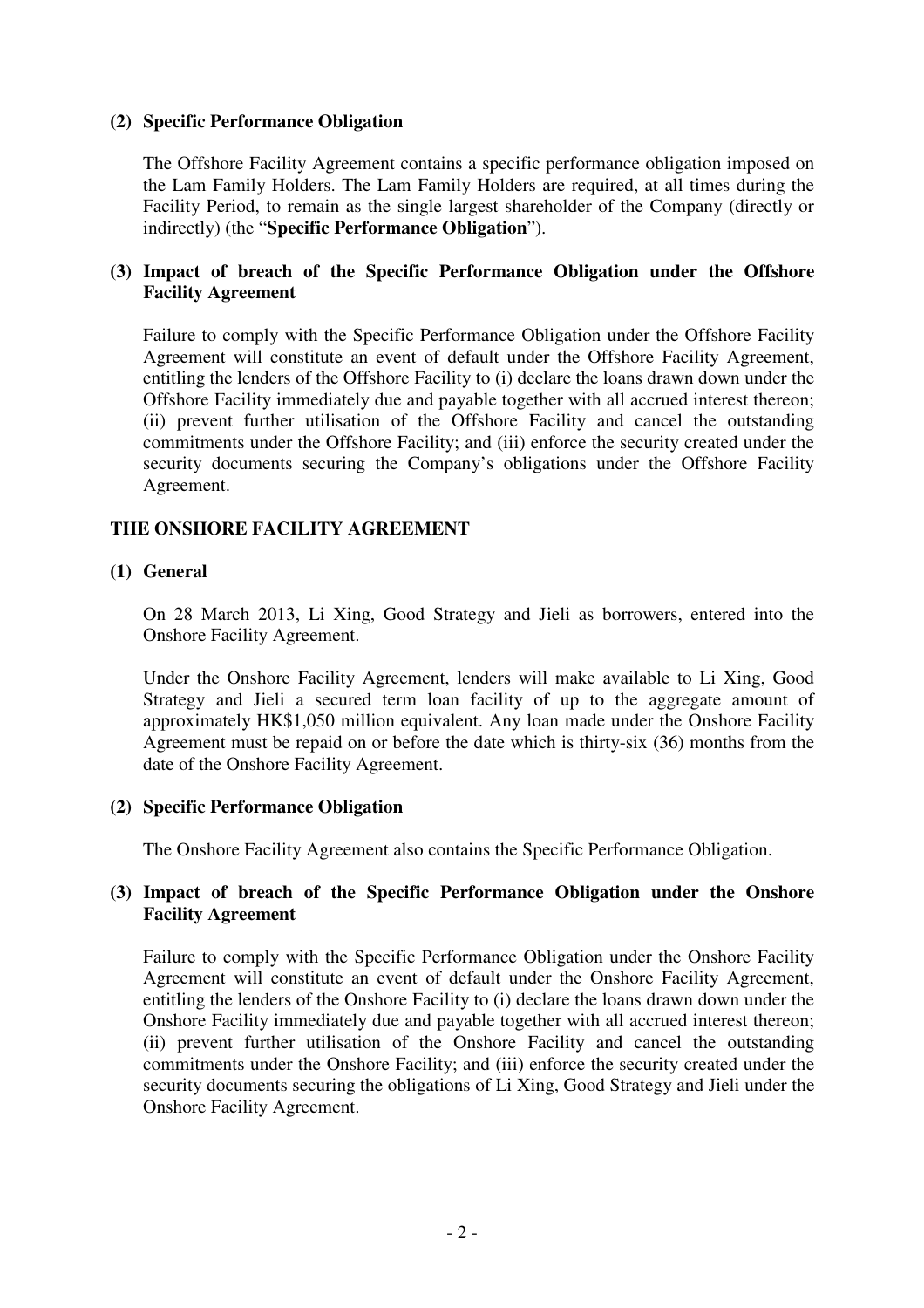This announcement is made pursuant to Rule 13.18 of the Listing Rules. In accordance with Rule 13.21 of the Listing Rules, disclosure will be included in subsequent interim and annual reports of the Company for so long as the Specific Performance Obligation imposed on the Lam Family Holders under the Facility Agreements continues to exist.

## **DEFINITIONS**

In this announcement, unless the context otherwise requires, the following terms shall have the following respective meanings:

| "Board"                           | the board of directors of the Company;                                                                                                                                                                                                                                                                                                                                                                                                                                                                                                                             |
|-----------------------------------|--------------------------------------------------------------------------------------------------------------------------------------------------------------------------------------------------------------------------------------------------------------------------------------------------------------------------------------------------------------------------------------------------------------------------------------------------------------------------------------------------------------------------------------------------------------------|
| "Company"                         | Lai Fung Holdings Limited, an exempted company incorporated in the<br>Cayman Islands with limited liability and the issued shares of which<br>are listed and traded on the Main Board of the Stock Exchange;                                                                                                                                                                                                                                                                                                                                                       |
| "Facility"<br>Agreements"         | the Offshore Facility Agreement and the Onshore Facility Agreement;                                                                                                                                                                                                                                                                                                                                                                                                                                                                                                |
| "Facility Period"                 | a period up to three years commencing on the date of execution of the<br><b>Facility Agreements;</b>                                                                                                                                                                                                                                                                                                                                                                                                                                                               |
| "Good Strategy"                   | Good Strategy Limited, a company incorporated in the British Virgin<br>Islands with limited liability, and an indirect wholly-owned subsidiary<br>of the Company;                                                                                                                                                                                                                                                                                                                                                                                                  |
| "HK\$"                            | Hong Kong dollars, the lawful currency of Hong Kong;                                                                                                                                                                                                                                                                                                                                                                                                                                                                                                               |
| "Hong Kong"                       | the Hong Kong Special Administrative Region of the PRC;                                                                                                                                                                                                                                                                                                                                                                                                                                                                                                            |
| "Jieli"                           | Guangzhou Jieli Real Estate Company Limited, a limited liability<br>company established and validly existing under the laws of the PRC,<br>and an indirect 77.5%-owned subsidiary of the Company;                                                                                                                                                                                                                                                                                                                                                                  |
| "Lam Family"<br>Holders"          | means (a) Dr. Lam Kin Ngok, Peter, or any trust established by him<br>for his own benefit or for the benefit of his family members, or (b) any<br>Lam Family Affiliate as defined in the Facility Agreements, or (c) any<br>company or trust which is owned 70% or more by persons (including<br>trust beneficiaries) specified in (a) or (b); for the avoidance of doubt,<br>Lai Sun Garment (International) Limited, Lai Sun Development<br>Company Limited and eSun Holdings Limited are deemed Lam<br>Family Affiliates as defined in the Facility Agreements; |
| "Li Xing"                         | Shanghai Li Xing Real Estate Development Co., Ltd., a limited<br>liability company established and validly existing under the laws of the<br>PRC and a 95%-owned subsidiary of the Company;                                                                                                                                                                                                                                                                                                                                                                        |
| 'Listing Rules''                  | the Rules Governing the Listing of Securities on the Stock Exchange;                                                                                                                                                                                                                                                                                                                                                                                                                                                                                               |
| "Offshore Facility"               | the secured term and revolving loan facility of up to the aggregate<br>amount of HK\$2,500 million made available under the Offshore<br><b>Facility Agreement;</b>                                                                                                                                                                                                                                                                                                                                                                                                 |
| "Offshore Facility"<br>Agreement" | the facility agreement dated 28 March 2013 and entered into by and<br>between, inter alias, the Company as borrower, the guarantors listed<br>therein as guarantors, Deutsche Bank AG, Hong Kong Branch as the<br>facility agent and the financial institutions listed therein as lenders;                                                                                                                                                                                                                                                                         |